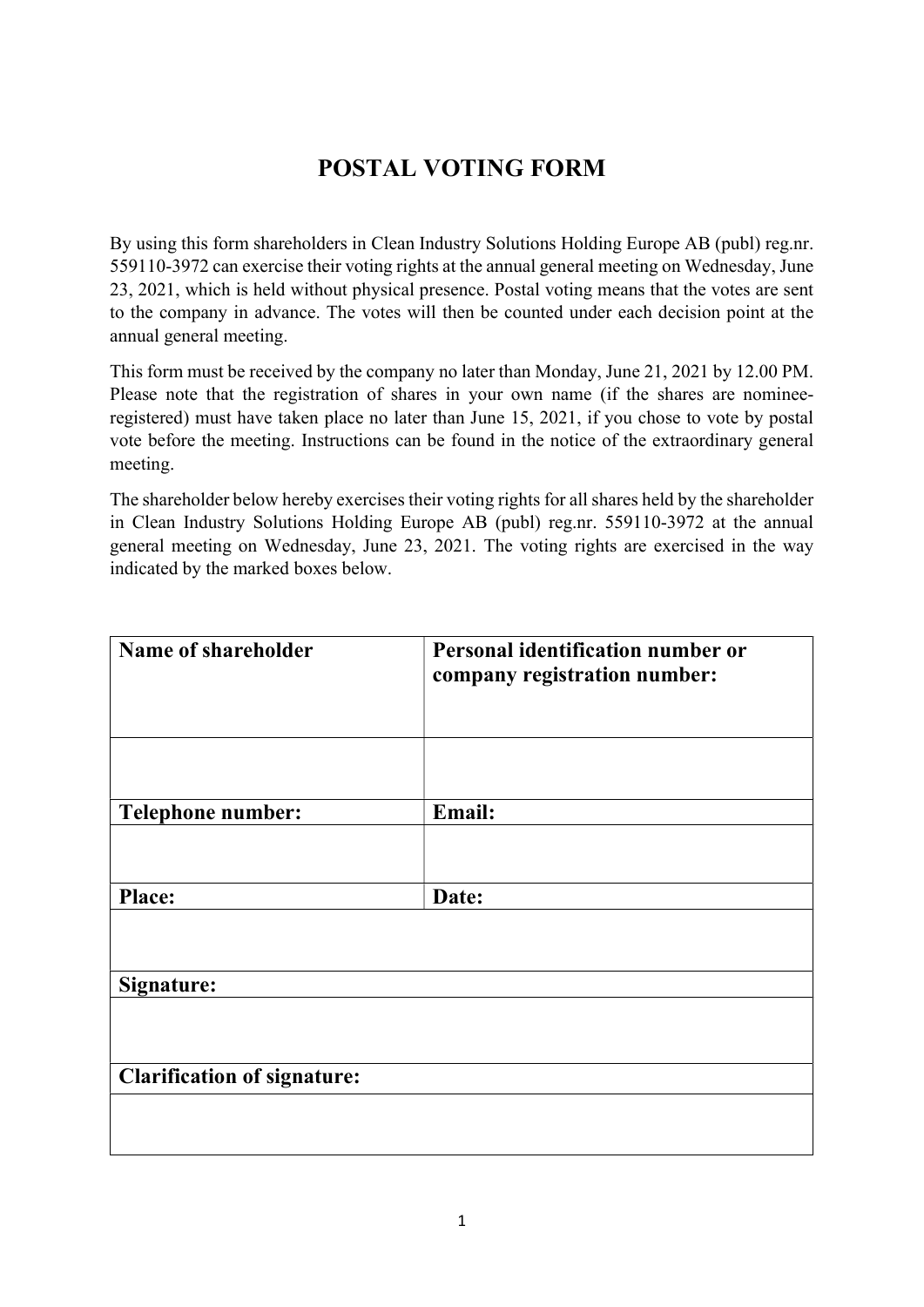To vote by postal vote, please do the following:

- Fill in shareholder´s information above
- Select the answer options below for how you desire to vote
- Print, sign and send the original document together with copy of identity document to Clean Industry Solutions Holding Europe AB, c/o Win-Win Ekonomi AB, Palmfeltsvägen 21, SE-121 62 Johanneshov or
- Send completed, signed, and scanned document together with copy of identity document to ir@cleanindustrysolutions.com

If the shareholder is a legal entity, a registration certificate or other authorization document must be attached to the form. The same applies if shareholders vote by proxy.

## Additional information about postal voting

The board has decided that shareholders may only exercise their voting rights at the annual general meeting by voting in advance, so called postal voting, in accordance with section 22 of the Act (2020:198) on temporary exceptions to facilitate the execution of general meetings in companies and other associations.

Please note that the registration of shares in your own name (if the shares are nomineeregistered) must have taken place no later than June 15, 2021 and that shareholders cannot give any instructions other than to mark one of the specified response options in the form below. If shareholders wish to abstain from vote on any issue, they should refrain from marking any alternative. If shareholders have provided the form with special instructions or conditions, or changed or made additions to the form, the vote (i.e., the postal vote in its entirety) is invalid.

Only one form per shareholder will be considered. If more than one form is submitted, only the most recently dated form will be considered. If two forms have the same dating, only the form that was most recently received by the company will be considered. Incomplete or incorrectly completed forms and forms without valid authorization documents may be disregarded.

A completed and signed form for postal voting, with any attached authorization documents shall be received by Clean Industry Solutions Holding Europe AB before June 21, 2021 by 12.00 PM. Postal vote may be revoked until June 21, 2021 by 5.00 PM, by contacting the company by phone +46 611 81 06 10.

For complete draft resolutions, please see notice and decision proposals at Clean Industry Solutions Holding Europe AB's website, https://www.cleanindustrysolutions.com/investorrelations/2021/annual-shareholder-meeting/.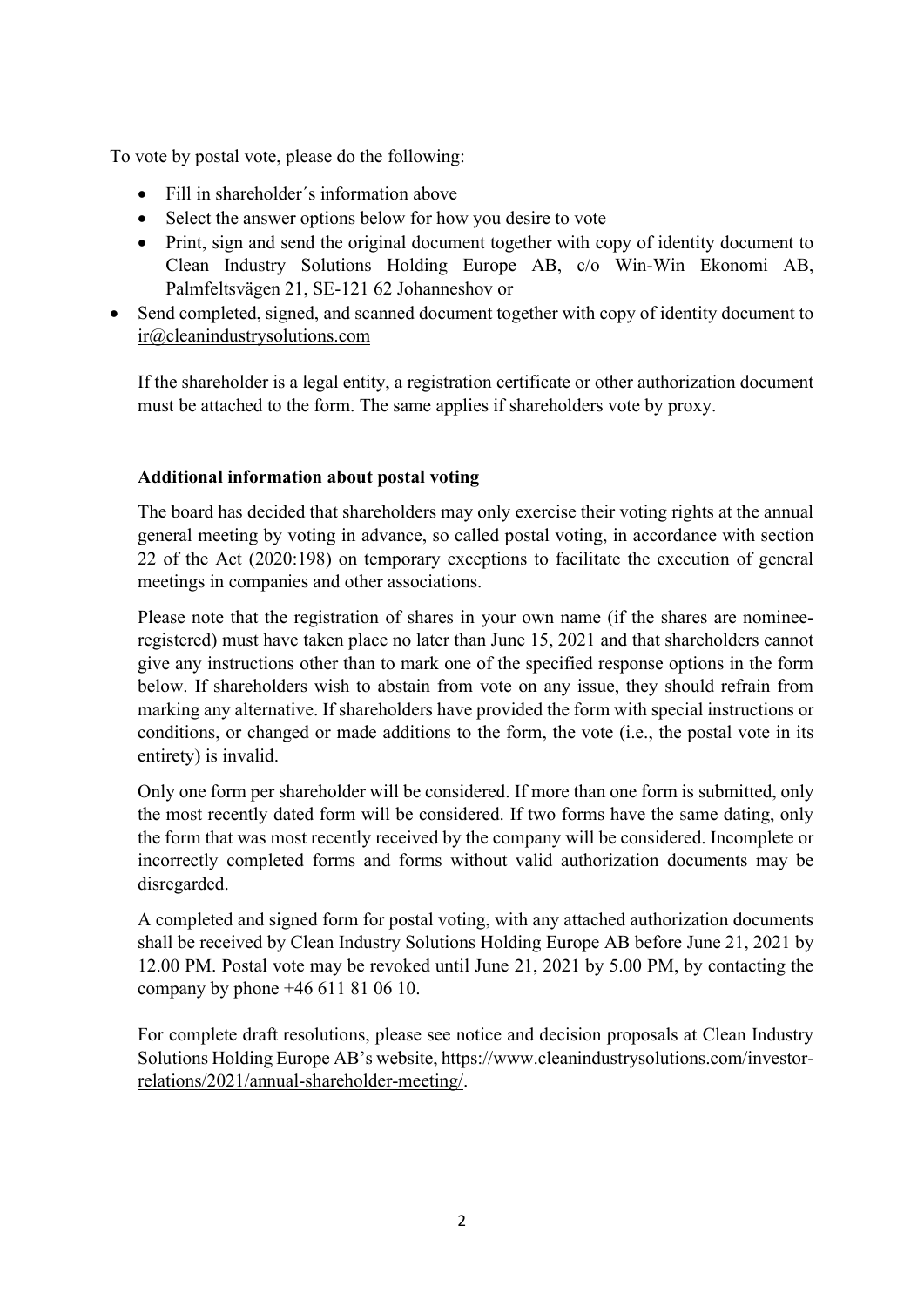## Annual General Meeting in Clean Industry Solutions Holding Europe AB June 23, 2021

The response alternatives below refer to the board´s submitted proposal, which is stated in the notice of the extraordinary general meeting.

| <b>DECISION</b> |                                                                                  | <b>YES</b> | NO |
|-----------------|----------------------------------------------------------------------------------|------------|----|
| 1               | Opening of the meeting and election of                                           |            |    |
|                 | chairman of the meeting                                                          |            |    |
| $\overline{2}$  | Establishment and approval of voting list                                        |            |    |
| 3               | Approval of agenda as in Notice of                                               |            |    |
|                 | <b>Shareholders Annual Meeting</b>                                               |            |    |
| $\overline{4}$  | Election of a person to adjust the minutes                                       |            |    |
|                 | together with the chairman                                                       |            |    |
| 5               | Examination if the meeting has been duly                                         |            |    |
|                 | convened                                                                         |            |    |
| 6               | Report of the work of the Board                                                  |            |    |
| $\overline{7}$  | Annual report of the CEO                                                         |            |    |
| 8               | Presentation of the annual report and the                                        |            |    |
|                 | audit report                                                                     |            |    |
| $\overline{Q}$  | Report of the audit work during the year                                         |            |    |
| 10              | Decision regarding                                                               |            |    |
|                 |                                                                                  |            |    |
|                 | a) adoption of the income statement and                                          |            |    |
|                 | balance sheet and consolidated income                                            |            |    |
|                 | statement and balance sheet,                                                     |            |    |
|                 | b) distribution of profits according to the                                      |            |    |
|                 | adopted balance sheet and fixing the record                                      |            |    |
|                 | date, and                                                                        |            |    |
|                 | c) discharge from liability for the Board                                        |            |    |
|                 | members and the CEO                                                              |            |    |
| 11              | Decision on authorization for the Board to                                       |            |    |
|                 | issue shares                                                                     |            |    |
| 12              | The Nomination Committee's report on its                                         |            |    |
|                 | work<br>Determination of the number of Board                                     |            |    |
| 13              |                                                                                  |            |    |
|                 | members and, if applicable, number of<br>Deputy Board Members to be appointed by |            |    |
|                 | the Annual General Meeting                                                       |            |    |
| 14              | Determination of guidelines for                                                  |            |    |
|                 | remuneration to senior executives                                                |            |    |